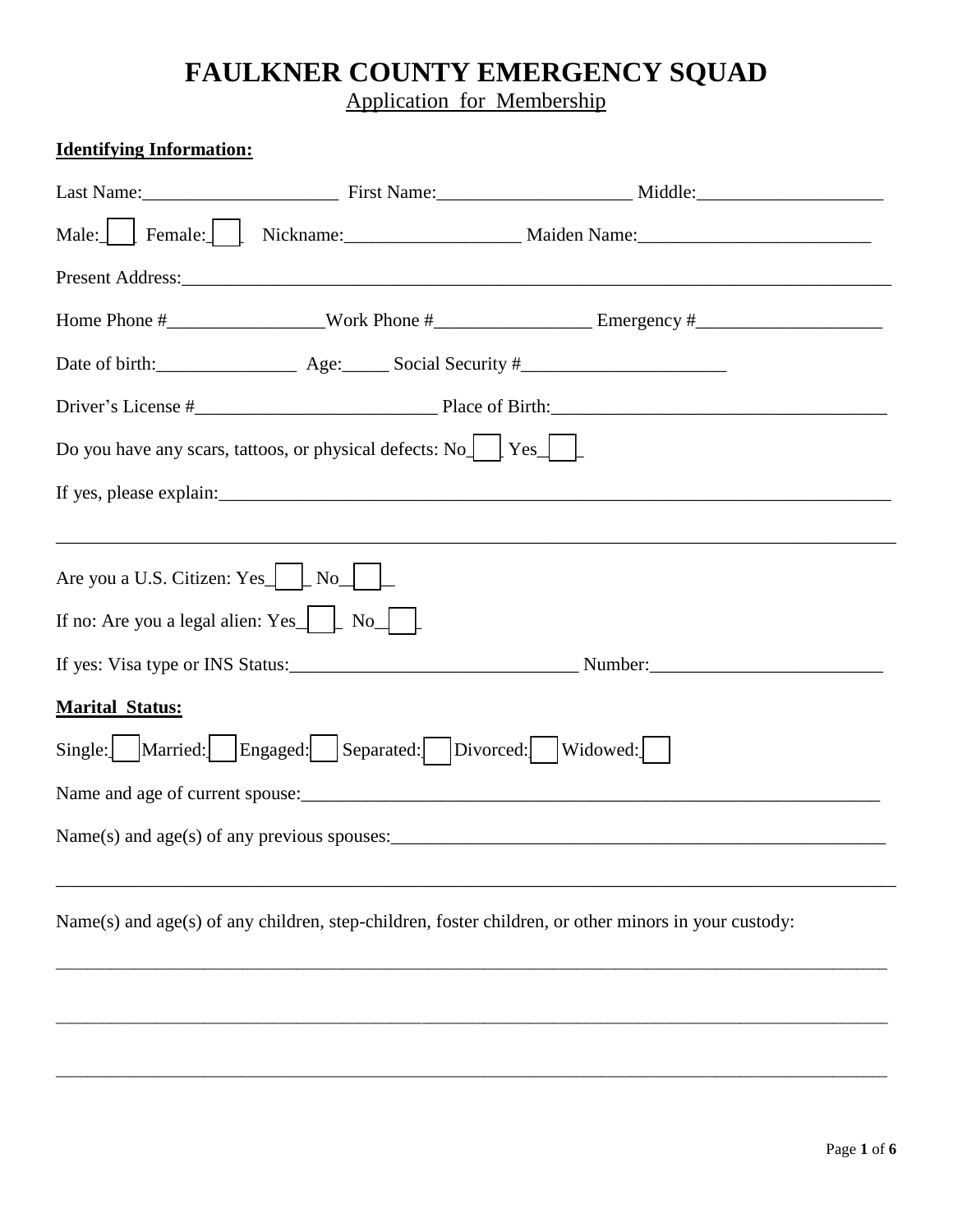| <b>Military Information:</b><br>Have you ever served in the U.S. Armed Forces: Yes<br>No                           |
|--------------------------------------------------------------------------------------------------------------------|
| Branch of Military service: Position or Rank: National Position or Rank:                                           |
|                                                                                                                    |
|                                                                                                                    |
| Are you currently a member of the Reserves or National Guard: Yes $\Box$ No $\Box$                                 |
| Were you the subject of any type of disciplinary action while enlisted or commissioned: Yes $\perp$ No             |
|                                                                                                                    |
|                                                                                                                    |
| <b>Employment Information:</b>                                                                                     |
|                                                                                                                    |
|                                                                                                                    |
| ,我们也不会有什么。""我们的人,我们也不会有什么?""我们的人,我们也不会有什么?""我们的人,我们也不会有什么?""我们的人,我们也不会有什么?""我们的人<br><b>Education and Training:</b> |
|                                                                                                                    |
| Highest Grade Completed: Graduate: Yes Room No L Year Completed:                                                   |
|                                                                                                                    |
| Year Completed: Degree Received: Degree 2014                                                                       |
|                                                                                                                    |
|                                                                                                                    |
|                                                                                                                    |

## **Criminal and Traffic History:**

Answer all the following questions completely and accurately. Any falsification or misstatements of facts will be sufficient to disqualify you from becoming a member of this organization: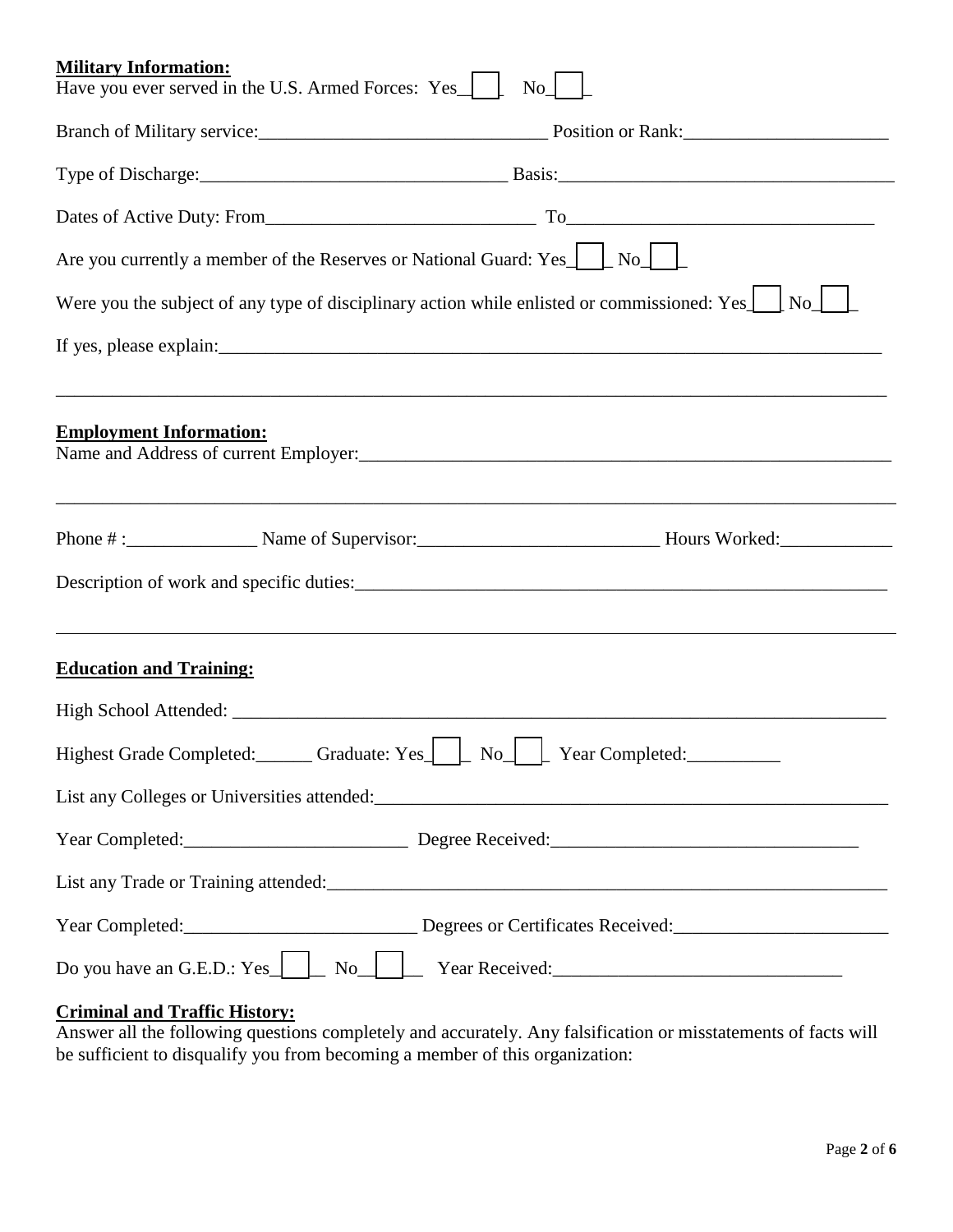| Have you ever been arrested or detained by the police: Yes    No                     |                                                                                                       |  |  |  |
|--------------------------------------------------------------------------------------|-------------------------------------------------------------------------------------------------------|--|--|--|
|                                                                                      |                                                                                                       |  |  |  |
| Have you ever been reported as a missing person or a run-away: Yes<br>$\rm{No}$      |                                                                                                       |  |  |  |
|                                                                                      | Has any member of your family ever been arrested and/or or convicted of a felony crime: Yes $\Box$ No |  |  |  |
| <b>Driving History:</b><br>List below any and all traffic tickets you have received: |                                                                                                       |  |  |  |
|                                                                                      |                                                                                                       |  |  |  |
|                                                                                      |                                                                                                       |  |  |  |
|                                                                                      |                                                                                                       |  |  |  |
|                                                                                      |                                                                                                       |  |  |  |
|                                                                                      |                                                                                                       |  |  |  |
|                                                                                      |                                                                                                       |  |  |  |
|                                                                                      |                                                                                                       |  |  |  |
|                                                                                      |                                                                                                       |  |  |  |
| Can you operate a motor vehicle: $Yes$ $\Box$ No $\Box$                              |                                                                                                       |  |  |  |
| Do you possess a valid Operator's License from the state of Arkansas: Yes   No       |                                                                                                       |  |  |  |
|                                                                                      |                                                                                                       |  |  |  |
|                                                                                      |                                                                                                       |  |  |  |
| Have you ever had your license suspended or restored: Yes   No                       |                                                                                                       |  |  |  |
|                                                                                      |                                                                                                       |  |  |  |

\_\_\_\_\_\_\_\_\_\_\_\_\_\_\_\_\_\_\_\_\_\_\_\_\_\_\_\_\_\_\_\_\_\_\_\_\_\_\_\_\_\_\_\_\_\_\_\_\_\_\_\_\_\_\_\_\_\_\_\_\_\_\_\_\_\_\_\_\_\_\_\_\_\_\_\_\_\_\_\_\_\_\_\_\_\_\_\_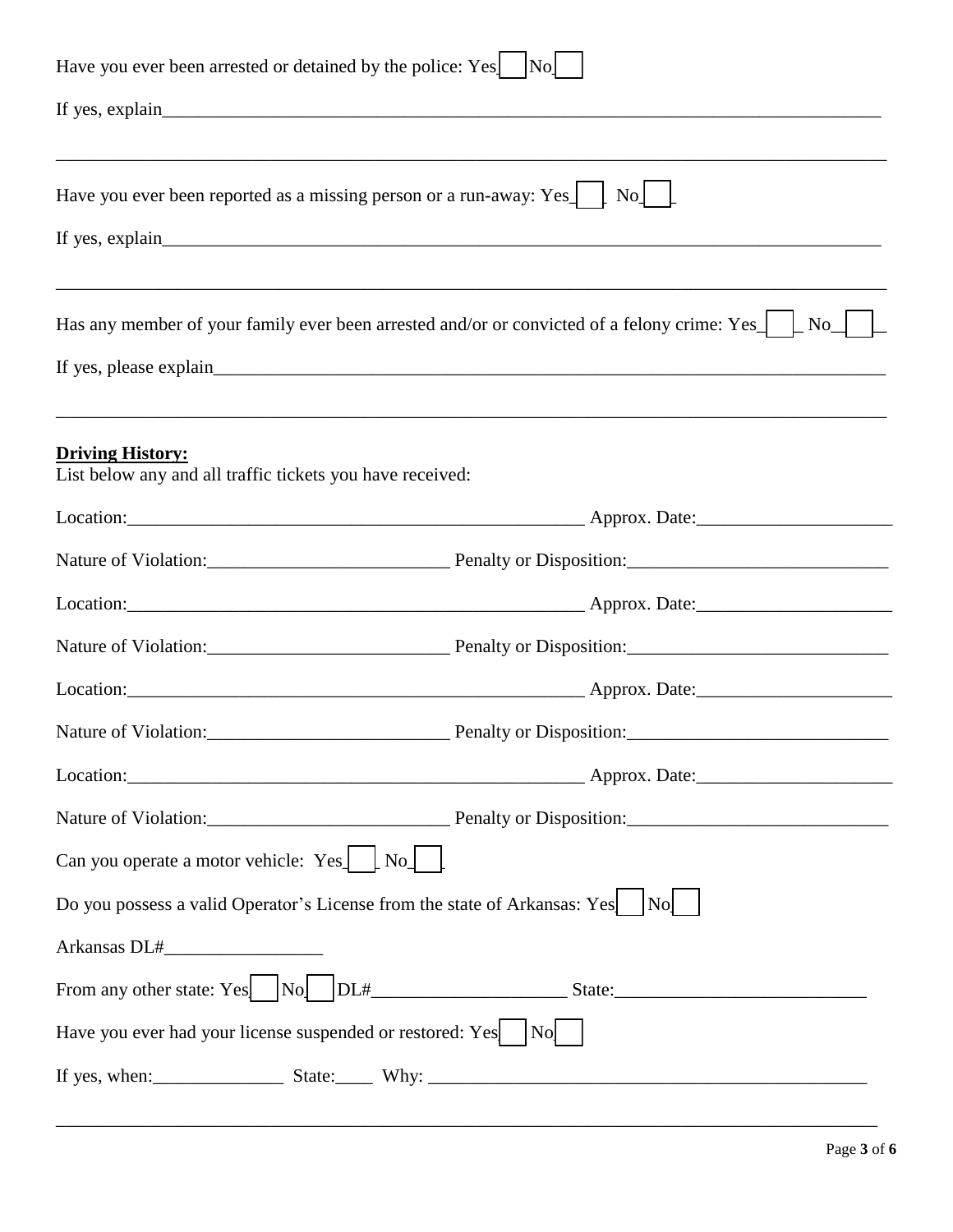| Have you ever been refused a license from any state: Yes.   No.   State:                                                                                      |  |  |  |
|---------------------------------------------------------------------------------------------------------------------------------------------------------------|--|--|--|
| Have your driving privileges ever been restricted: Yes__ No__ If yes, explain:______________________                                                          |  |  |  |
|                                                                                                                                                               |  |  |  |
|                                                                                                                                                               |  |  |  |
| <b>General Information:</b><br>Have you ever been discharged or forced to resign from any employment or other organization:<br>$\log$ If yes, explain:<br>Yes |  |  |  |
| Do you object to wearing a uniform: Yes $\vert$ $\vert$ No $\vert$ If yes, explain:                                                                           |  |  |  |
|                                                                                                                                                               |  |  |  |
| Do you object to being called without notice, 24 hours a day, 365 days a year: Yes $ No $                                                                     |  |  |  |
| Does your spouse object to you being called without notice, 24 hours a day, 365 days a year: Yes                                                              |  |  |  |
| Do you have any religious belief that would prevent you from:                                                                                                 |  |  |  |
| a. Receiving medical treatment: Yes [No]                                                                                                                      |  |  |  |
| b. Rendering medical treatment: Yes   No                                                                                                                      |  |  |  |
| Have you ever been issued a concealed handgun license or permit: Yes<br> Nol                                                                                  |  |  |  |
| If yes: State___ Number___________________________________Active ___ Expired ___ Expiration___________________                                                |  |  |  |
| Briefly explain your reason for applying for membership:                                                                                                      |  |  |  |
|                                                                                                                                                               |  |  |  |
|                                                                                                                                                               |  |  |  |
|                                                                                                                                                               |  |  |  |
|                                                                                                                                                               |  |  |  |

Have you ever, by word of mouth or in writing, advocated, advertised, or taught the doctrine that the government of the United States of America or the State of Arkansas or any Political subdivision thereof should be overthrown or overturned by force, violence or any unlawful means:  $Yes \fbox{ol}$  No $\fbox{ol}$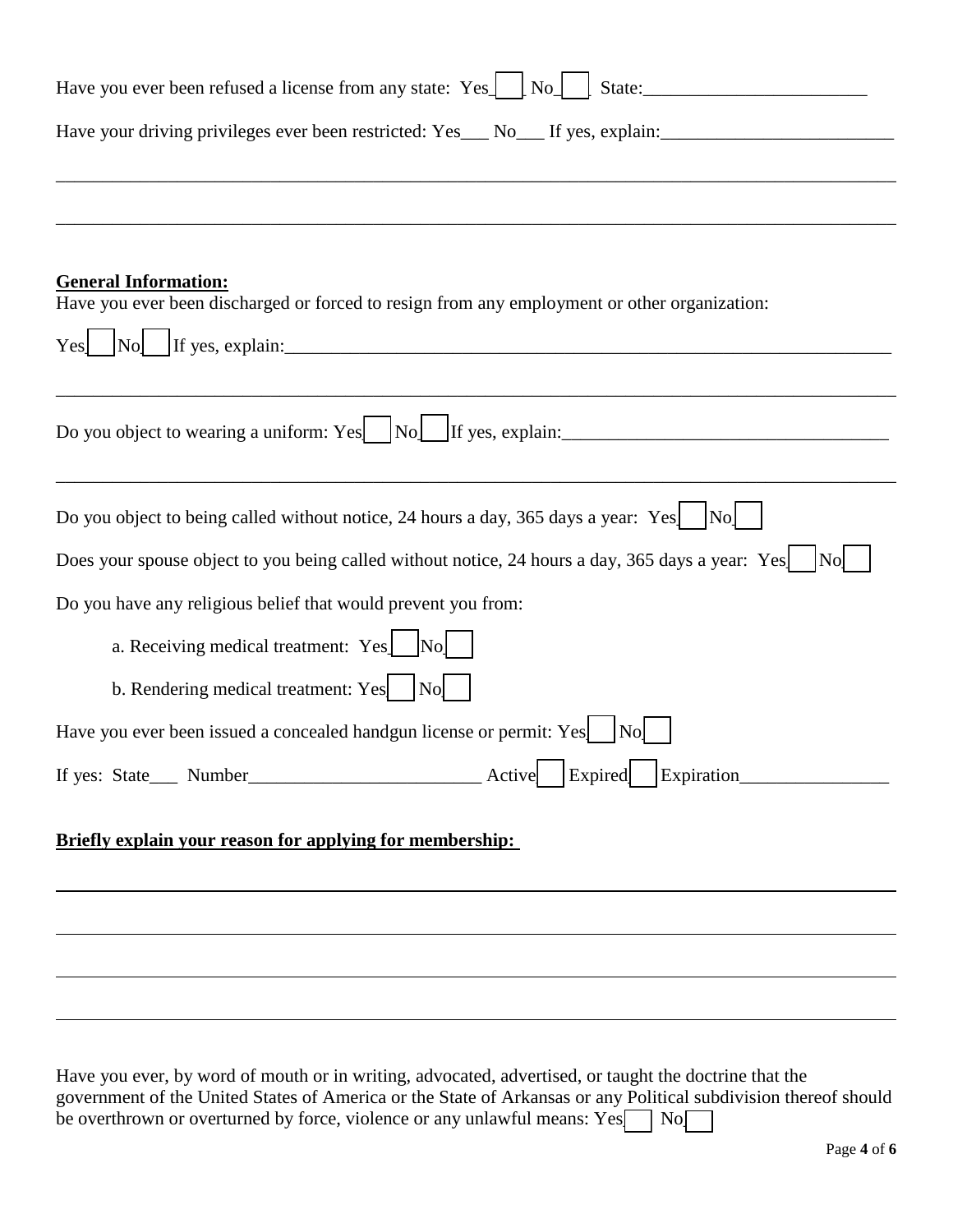| Are you now or have you ever been a member of any subversive organization: Yes $  \times  $ No                                                                                                                                                        |
|-------------------------------------------------------------------------------------------------------------------------------------------------------------------------------------------------------------------------------------------------------|
| Are you now or have you ever been a member of any club, society or organization: Yes $ No $                                                                                                                                                           |
| Do you use any type of alcoholic beverage: Yes   No   If yes, explain:                                                                                                                                                                                |
| Have you ever used any drugs prohibited by law, or used prescription drugs in a manner inconsistent with their<br>labeling: Yes $\begin{array}{ c c c c c } \hline \end{array}$ No $\begin{array}{ c c c c c c } \hline \end{array}$ If yes, explain: |
| Have you ever been charged with or convicted of domestic battery, or been the subject of a protective order of                                                                                                                                        |
|                                                                                                                                                                                                                                                       |
|                                                                                                                                                                                                                                                       |
|                                                                                                                                                                                                                                                       |
|                                                                                                                                                                                                                                                       |